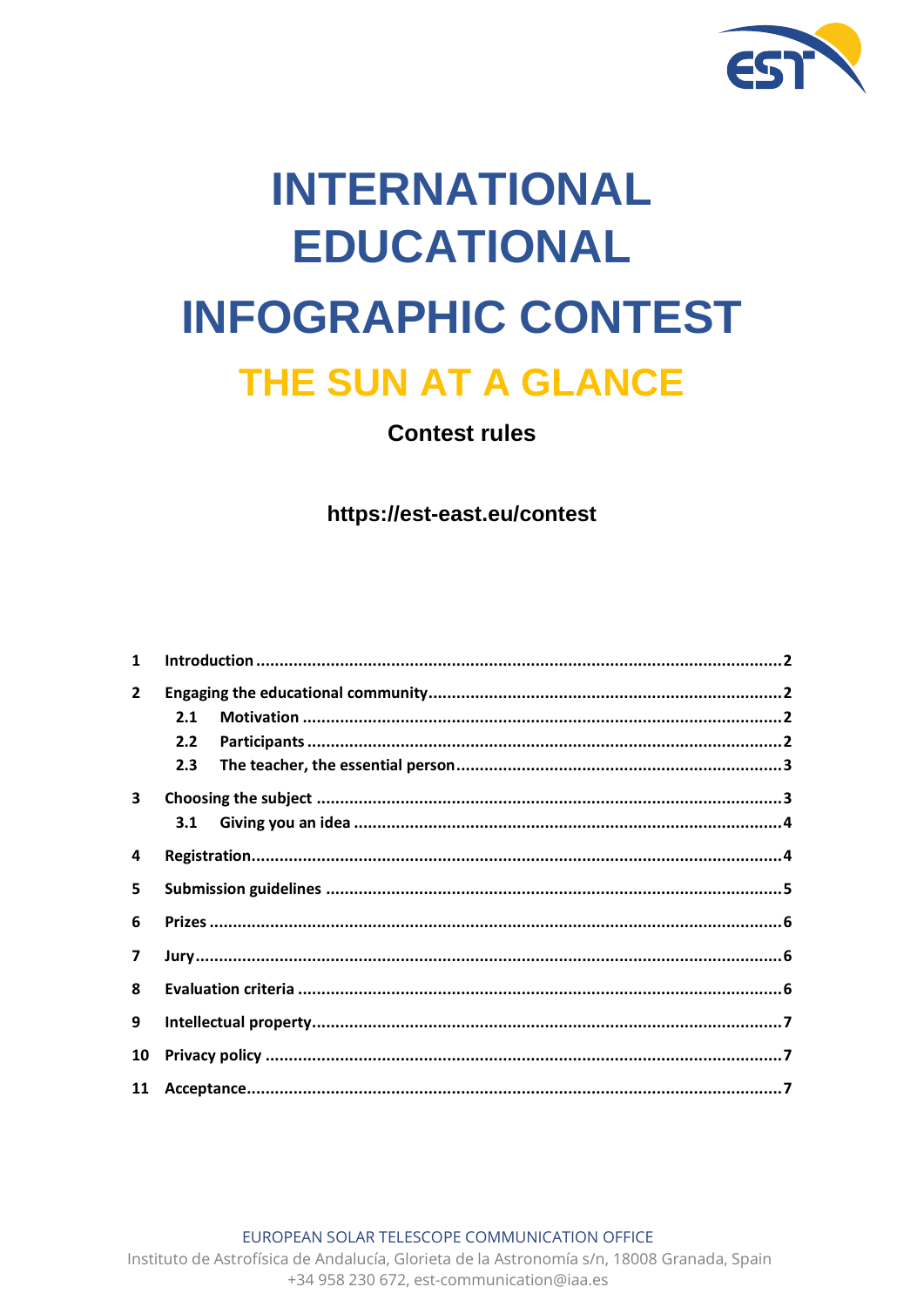

## **1 Introduction**

This document describes the official rules of the contest *The Sun at a glance* organised by the European Solar Telescope (EST) consortium.

The objective of the contest is to encourage students to design an infographic (images and text) that explains a solar phenomenon or some particularity of solar telescopes, including EST.

Information on how to enter the contest and the prizes is given in these Official Rules.

To the extent of any inconsistency, these Official Rules prevail.

# **2 Engaging the educational community**

#### **2.1 Motivation**

The Sun is the most important star for humans.

This contest aims to encourage students to learn about our star and to create a visual summary of their research in the form of an infographic. This format is very suitable for cross-disciplinary and collaborative work.

The infographics submitted to the contest will be used to set up and populate the EST Solarpedia, a solar encyclopedia that will be hosted on the EST website and will cover a broad range of topics by means of infographics, with attribution to their authors.

In this way, the EST project wants to give visibility to the students' work while creating a valuable educational resource open to the teaching community and the general public. Designs will be shared under a Creative Commons [BY-NC-ND 4.0](https://creativecommons.org/licenses/by-nc-nd/4.0/) International License.

Every participant will receive a certificate signed by the President of the European Association for Solar Telescopes [\(EAST\).](https://est-east.eu/east)

#### **2.2 Participants**

The contest is open to groups of **students in the school years corresponding to the age ranges 14-15 and 15-16 by the submission deadline**. Working teams should consist of four (exceptionally three) students, plus a leading teacher.

The contest is open only to the teaching community in any European Union country plus Andorra, Iceland, Liechtenstein, Norway, Switzerland and the UK. The contest is not open to companies or individuals.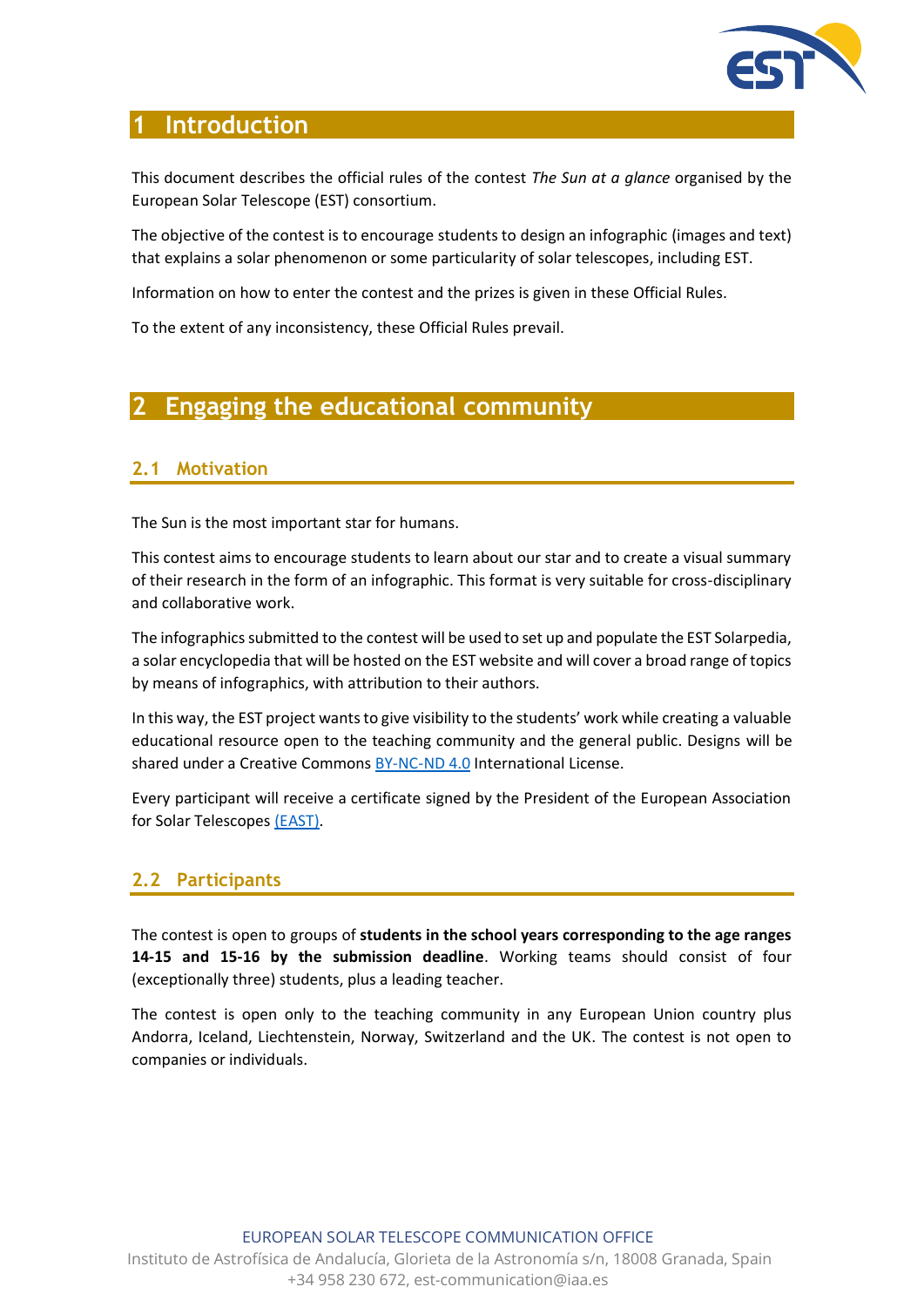

#### **2.3 The teacher, the essential person**

The teacher is the person who motivates the students to participate in the contest and manages all aspects of the organisation required within the school. The teacher will be the contact person, will sign up for the contest, will schedule the activity within the teaching plan, will seek the help of other fellow teachers, and will submit the design, among other tasks.

This contest is intended to develop several aspects of the syllabus at the same time, so STEM, English, Arts and IT teachers are all encouraged to work together with the students to enhance their creations.

EST considers the teacher as an essential piece of the contest without which this activity cannot be carried out.

#### **3 Choosing the subject**

Each team will have to create an original infographic about some aspect related to solar research that is clear, attractive, and understandable to the general public. Infographics can deal with a wide range of topics, from the properties of the Sun or any of its features and Sun-Earth relations to the principles of solar observation, telescopes, and solar instruments.

An extensive list of suggested topics can be found on the contest [website,](https://est-east.eu/topics-proposed) but the subject is free (as long as it is related to the Sun):

The Sun as a star The Sun as a physics laboratory Sun structure Solar atmosphere Solar magnetic fields Solar features The eruptive Sun Solar cycle Space weather Sun-Earth relations Solar observatories Solar telescopes European Solar Telescope Space missions Solar instruments Telescope systems Solar observations Solar history Famous solar physicists Societal aspects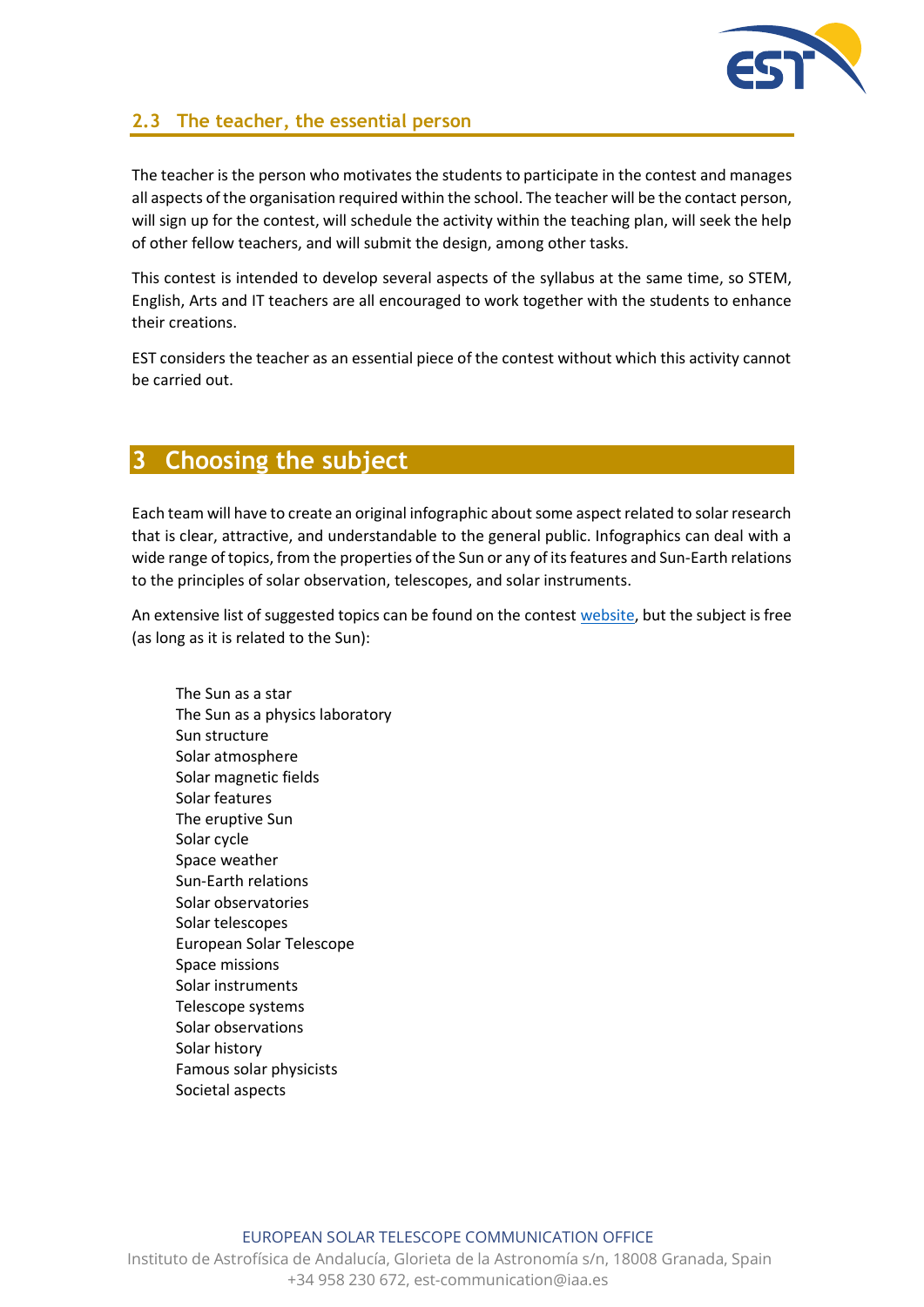

#### **3.1 Giving you an idea**

An infographic is a collection of images, charts, and minimal text that provides an easy-tounderstand overview of a topic. As in the examples below, infographics use striking, engaging visuals to communicate information quickly and clearly. More examples can be found on the contest [website.](https://est-east.eu/inspiration)



**Credits:** Where does the sun's energy come from? (NASA). Marine Monsters (Nature). A day on Mars (UPWARDS H2020 project). Dust on Mars (UPWARDS H2020 project).

# **4 Registration**

- Teams must register to participate in the contest. There is no fee to enter the contest.
- Registration must be done by the teacher leading the student's team. The teacher must seek permission from the parents/legal guardians of the students to participate in this activity.
- Registration will open on **June 1** and close on **November 12, 2022**, at 23:59 CET.

EUROPEAN SOLAR TELESCOPE COMMUNICATION OFFICE

Instituto de Astrofísica de Andalucía, Glorieta de la Astronomía s/n, 18008 Granada, Spain +34 958 230 672, est-communication@iaa.es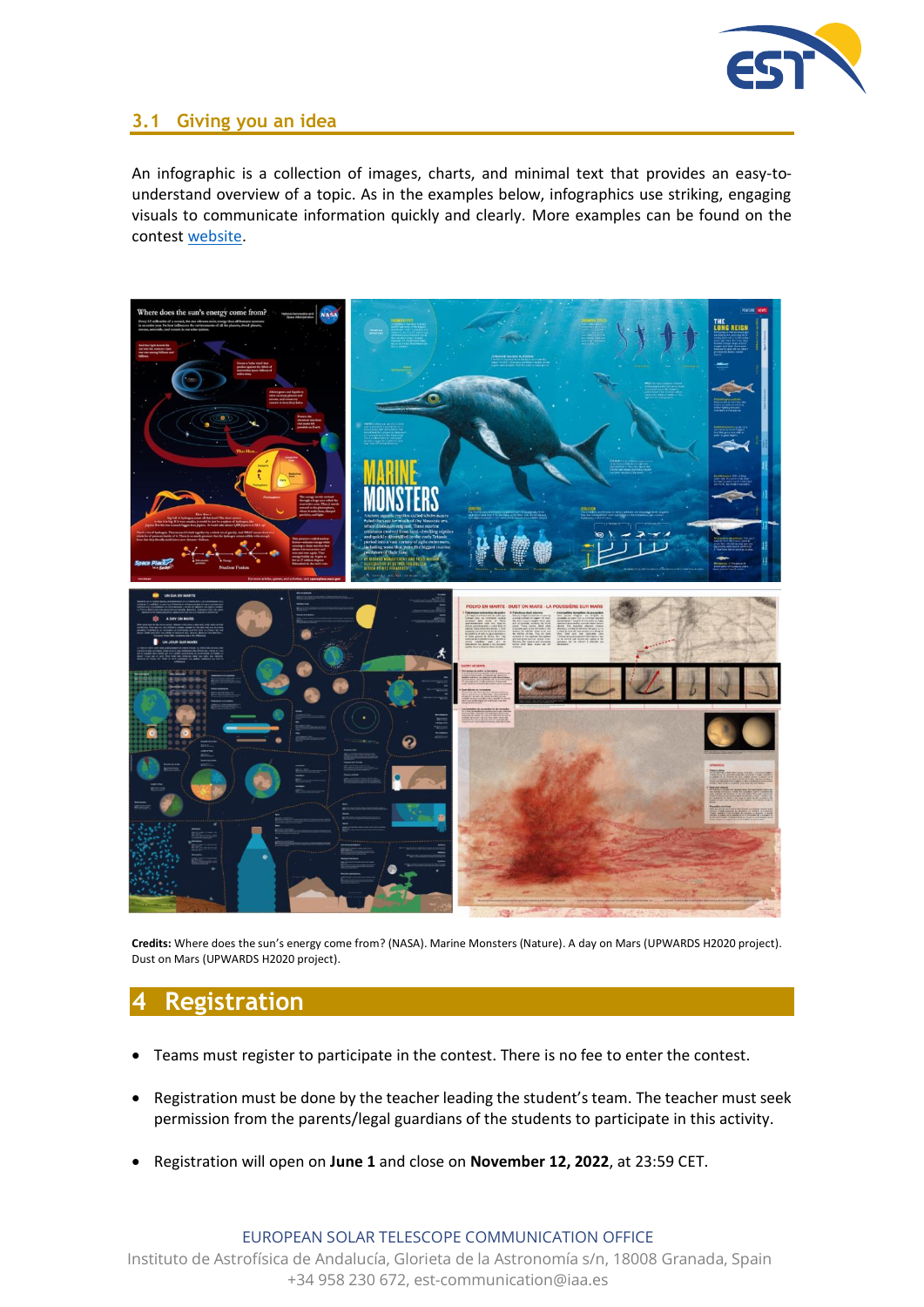

- The registration form is available on the EST website at<https://est-east.eu/contest>.
- The information required to register includes (1) the school's name and website; (2) the name, email address, telephone, and country of residency of the teacher; and (3) the students' names and birth dates.
- To give visibility to the participating teams, EST will generate a public database with the following information: school's name and website, teacher's name, number of teams led by the teacher, and students' names. This database will be hosted on the contest website.
- In the registration form, teachers may choose not to make the students' names public.
- Accepting the rules constitutes permission for EST to use participant's names, school name and country of residence for reporting purposes. Further personal data may be requested for statistics and communication purposes.
- Accepting the rules constitutes permission for EST to add the submitted infographics to an online encyclopedia about the Sun that will be hosted on the EST website. The infographics will be shared under a Creative Commons BY-NC-ND 4.0 International License, with proper author attribution.

# **5 Submission guidelines**

- Designs must be submitted using the online form available at [https://est](https://est-east.eu/submission-guidelines)[east.eu/submission-guidelines](https://est-east.eu/submission-guidelines). Submissions must include the final design and pictures of the process.
- Not more than one design may be submitted by the same group of students. The same teacher is allowed to submit as many designs as groups he/she is leading.
- Designs must be submitted by the teacher leading the students' team. Entries submitted by students will be automatically disqualified.
- Designs will be submitted as PDF, TIFF, or PNG files, in 16:9 landscape or vertical format, with the shortest side at a minimum resolution of 2048 pixels, and no compression. The size limit is 10MB for the infographic and 5MB for pictures.
- Designs can be submitted anytime after registration. The deadline for submitting designs is **December 20, 2021**, at 23:59 Central European Time.
- EST will not assume any responsibility for late submissions or corrupted files. Likewise, EST will not be held responsible for technical errors that prevent participants from sending their materials within the deadline.
- Incomplete submissions, submissions that do not follow the above-mentioned specifications, and submissions not related to the topic or that engage in obscene, racist, violent, or defamatory content, will be automatically disqualified.
- EST reserves the right to disqualify any participant or submission at its sole discretion.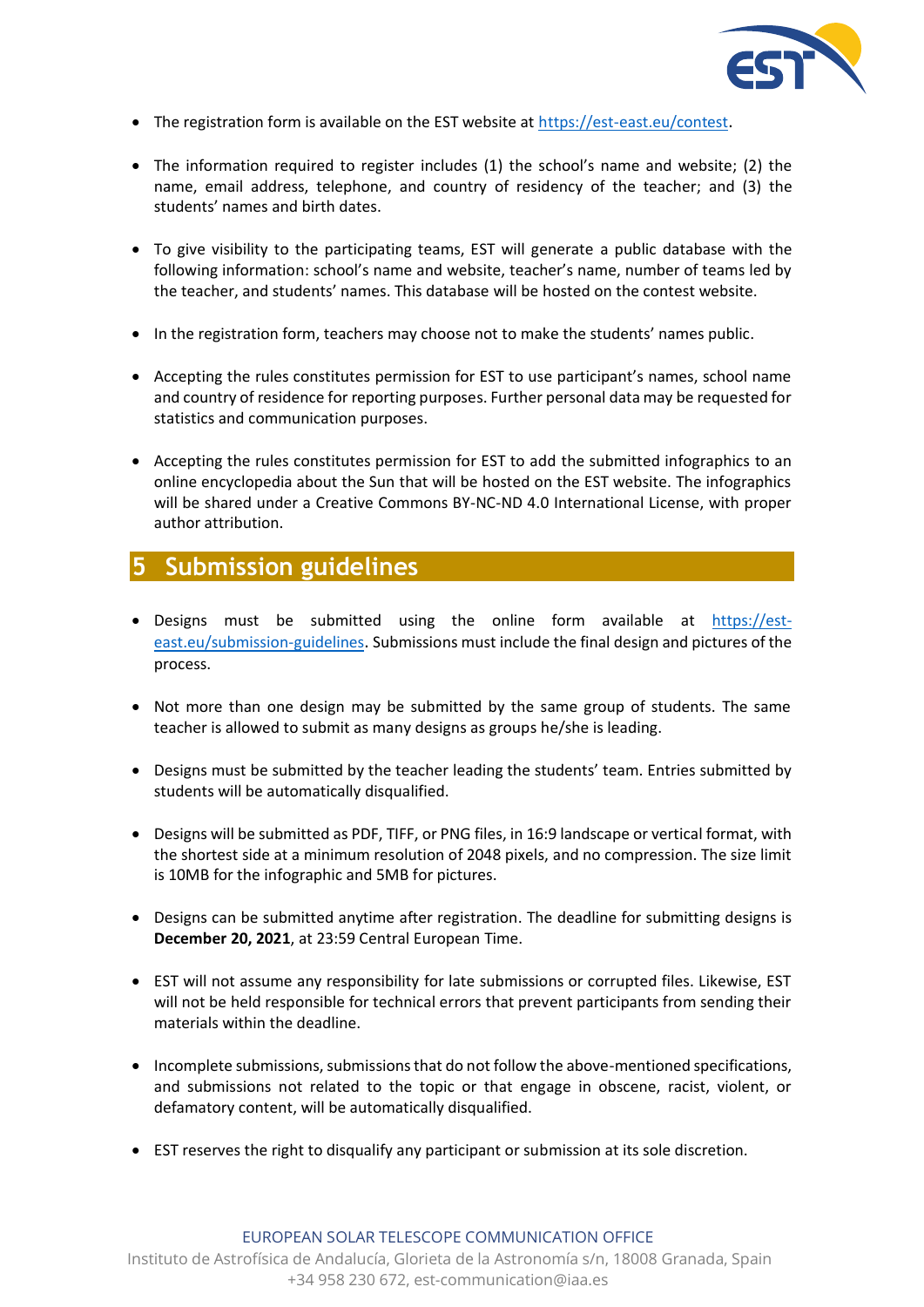

## **6 Prizes**

There will be three prizes:

- The two best designs will win a trip to Tenerife (Canary Islands, Spain) to visit Teide Observatory and the various European solar telescopes in operation there.
- The third prize will be an H-Alpha solar telescope package. It will remain the property of the school.

Subject to the legal requirements outlined in this document, the winning designs will be announced on the EST website and social media profiles by **January 28, 2022**.

Travel (only from and to an EU/EFTA country and the UK), accommodation and per diem allowance will be paid by EST. It is the responsibility of the winners to have any necessary personal documents to travel to Tenerife (e.g., passport, visa, and all COVID-19 certificates required by the authorities).

The trip will take place around Easter (mid April 2022). If the COVID-19 pandemic does not allow travel at that time, travels will be replaced by an advanced H-Alpha solar telescope for each winning school, of the same price as the trip.

Judges appointed for the purpose will select the winning designs. Their decision will be final. No appeal process will take place.

EST reserves the right not to select a winner, at its sole discretion, if no suitable designs are received.

# **7 Jury**

The jury will be international and multidisciplinary. It will include solar physicists, science communicators and design experts.

## **8 Evaluation criteria**

- **1. Adequacy and relation to the suggested topic**  The infographic clearly reflects the proposed themes (the Sun, Sun-Earth relations, solar observations, solar telescopes).
- **2. Approach to the subject** The infographic presents the information in a clear and concise manner and is supported by an attractive design.
- **3. Technical and aesthetic quality**

Consideration will be given to composition, colour and typography, which result in a visually appealing infographic. The participants are free to choose whatever technique they prefer (for example, abstract and intuitive, realistic or three-dimensional, artistic). All of them will be taken into consideration equally.

EUROPEAN SOLAR TELESCOPE COMMUNICATION OFFICE Instituto de Astrofísica de Andalucía, Glorieta de la Astronomía s/n, 18008 Granada, Spain +34 958 230 672, est-communication@iaa.es